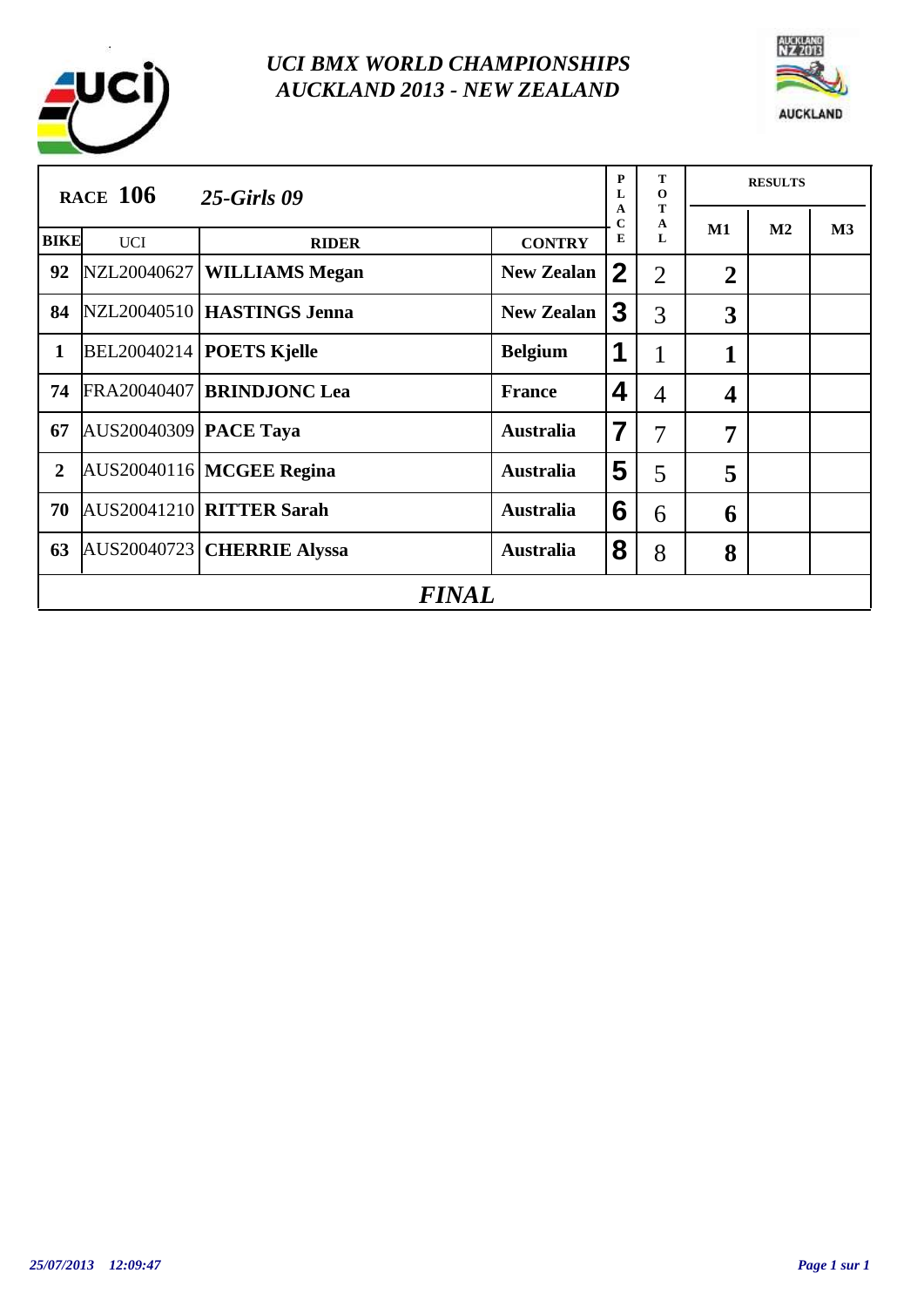



|              | <b>RACE 211</b>                    | $25-Girls$ 09                     |                   | P<br>L      | т<br>$\mathbf 0$ |                         | <b>RESULTS</b> |    |  |
|--------------|------------------------------------|-----------------------------------|-------------------|-------------|------------------|-------------------------|----------------|----|--|
| <b>BIKE</b>  | <b>UCI</b>                         | <b>RIDER</b>                      | <b>CONTRY</b>     | A<br>C<br>E | T<br>A<br>L      | M1                      | M <sub>2</sub> | M3 |  |
| 92           |                                    | NZL20040627   WILLIAMS Megan      | <b>New Zealan</b> | 1           | 1                | 1                       |                |    |  |
| $\mathbf{1}$ |                                    | <b>BEL20040214   POETS Kjelle</b> | <b>Belgium</b>    | $\mathbf 2$ | $\overline{2}$   | $\overline{2}$          |                |    |  |
| 66           |                                    | AUS20040309 MENGEL Annalece       | <b>Australia</b>  | 8           | 8                | DNF<br>8                |                |    |  |
| 67           | <b>AUS20040309 PACE Taya</b>       |                                   | <b>Australia</b>  | 3           | 3                | 3                       |                |    |  |
| 68           |                                    | AUS20041021   RAYNER Alana        | <b>Australia</b>  | 6           | 6                | 6                       |                |    |  |
| 70           |                                    | AUS20041210 RITTER Sarah          | <b>Australia</b>  | 4           | $\overline{4}$   | $\overline{\mathbf{4}}$ |                |    |  |
| 89           |                                    | NZL20041128   ROBSON Amber        | <b>New Zealan</b> | 5           | 5                | 5                       |                |    |  |
| 87           |                                    | NZL20041001   PUGH Isabelle       | <b>New Zealan</b> | 7           | $\overline{7}$   | 7                       |                |    |  |
|              | 1/2 FINAL, the first 4 go to FINAL |                                   |                   |             |                  |                         |                |    |  |





|                | RACE $212$                           | <b>25-Girls 09</b>           |                   | P<br>L      | T<br>$\mathbf 0$ |                | <b>RESULTS</b> |    |  |
|----------------|--------------------------------------|------------------------------|-------------------|-------------|------------------|----------------|----------------|----|--|
| <b>BIKE</b>    |                                      |                              |                   | A<br>C<br>E | T<br>A<br>L      | $\mathbf{M1}$  | $\mathbf{M2}$  | M3 |  |
|                | <b>UCI</b>                           | <b>RIDER</b>                 | <b>CONTRY</b>     |             |                  |                |                |    |  |
| 72             |                                      | AUS20040210 SWEATMAN Imogen  | <b>Australia</b>  | 8           | 8                | 8              |                |    |  |
| 84             |                                      | NZL20040510   HASTINGS Jenna | <b>New Zealan</b> | 1           | $\bf{l}$         | 1              |                |    |  |
| 64             | AUS20041031                          | <b>CROFT Lilyanne</b>        | <b>Australia</b>  | 5           | 5                | 5              |                |    |  |
| 74             |                                      | FRA20040407   BRINDJONC Lea  | <b>France</b>     | $\mathbf 2$ | $\overline{2}$   | $\overline{2}$ |                |    |  |
| $\overline{2}$ |                                      | AUS20040116 MCGEE Regina     | <b>Australia</b>  | 3           | 3                | 3              |                |    |  |
| 63             |                                      | AUS20040723 CHERRIE Alyssa   | <b>Australia</b>  | 4           | $\overline{4}$   | 4              |                |    |  |
| 79             | <b>NZL20040419 DANIEL Ella</b>       |                              | <b>New Zealan</b> | 6           | 6                | 6              |                |    |  |
| 76             | JPN20041022                          | <b>SHOJI Momo</b>            | Japan             | 7           | $\overline{7}$   | 7              |                |    |  |
|                | $1/2$ FINAL, the first 4 go to FINAL |                              |                   |             |                  |                |                |    |  |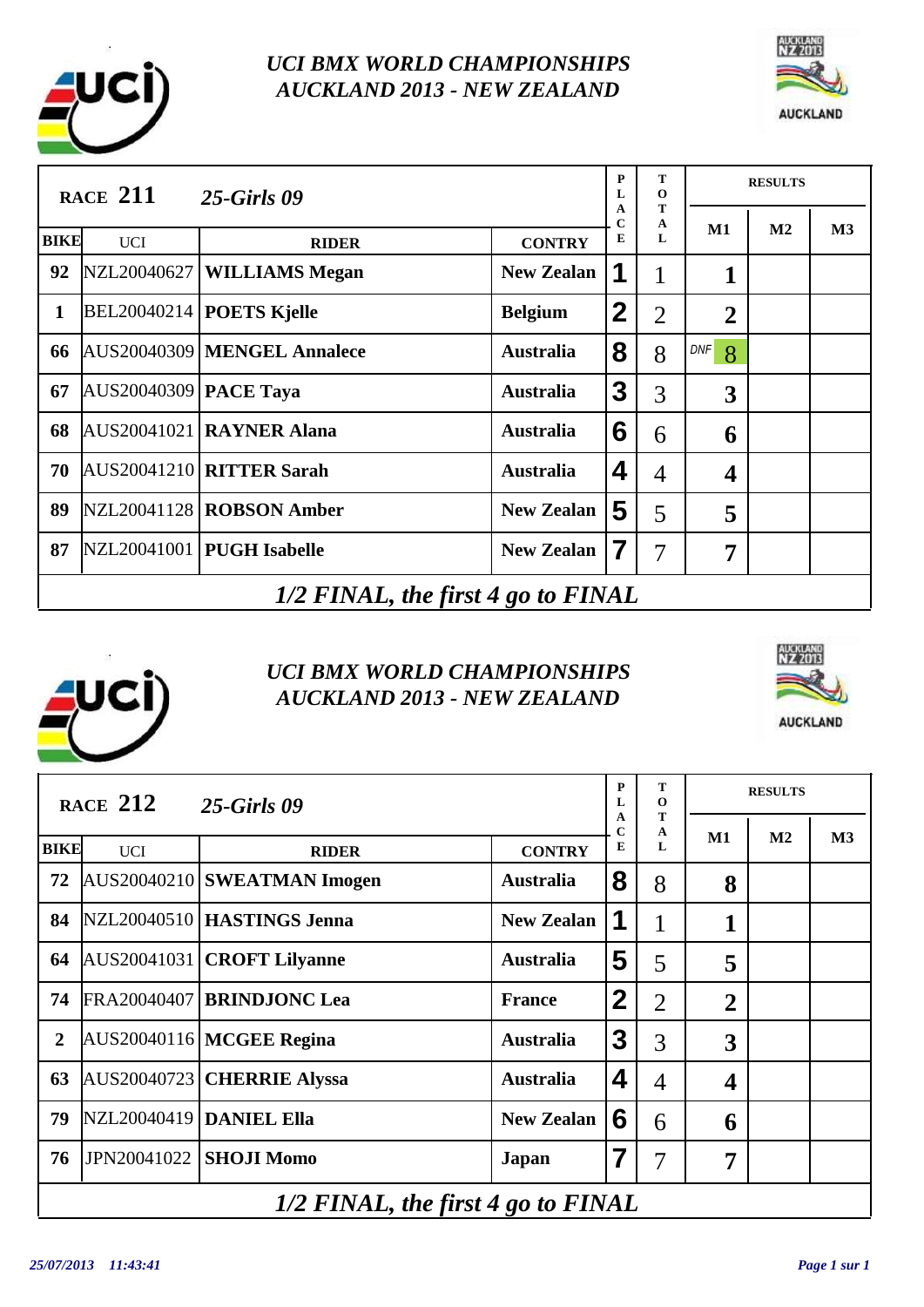



|             | <b>RACE 413</b>                             | <b>25-Girls 09</b>          |                   | P<br>L      | Т<br>$\mathbf 0$ |                         | <b>RESULTS</b> |    |  |
|-------------|---------------------------------------------|-----------------------------|-------------------|-------------|------------------|-------------------------|----------------|----|--|
| <b>BIKE</b> | <b>UCI</b>                                  | <b>RIDER</b>                | <b>CONTRY</b>     | A<br>C<br>E | T<br>A<br>L      | M1                      | M <sub>2</sub> | M3 |  |
| 92          |                                             | NZL20040627 WILLIAMS Megan  | <b>New Zealan</b> | 1           | 1                | 1                       |                |    |  |
| 68          |                                             | AUS20041021 RAYNER Alana    | <b>Australia</b>  | 3           | 3                | 3                       |                |    |  |
| 64          |                                             | AUS20041031 CROFT Lilyanne  | <b>Australia</b>  | $\mathbf 2$ | $\overline{2}$   | $\overline{2}$          |                |    |  |
| 79          |                                             | NZL20040419 DANIEL Ella     | <b>New Zealan</b> | 4           | $\overline{4}$   | $\overline{\mathbf{4}}$ |                |    |  |
| 80          |                                             | NZL20040205   DARROCH Emily | <b>New Zealan</b> | 5           | 5                | 5                       |                |    |  |
|             |                                             |                             |                   |             |                  |                         |                |    |  |
|             |                                             |                             |                   |             |                  |                         |                |    |  |
|             |                                             |                             |                   |             |                  |                         |                |    |  |
|             | $1/4$ FINAL, the first 4 go to $1/2$ FINAL. |                             |                   |             |                  |                         |                |    |  |

# *1/4 FINAL, the first 4 go to 1/2 FINAL*





|                | <b>RACE 414</b>                        | <b>25-Girls 09</b>          |                   | ${\bf P}$<br>$\mathbf{L}$ | T<br>$\mathbf 0$ |                | <b>RESULTS</b> |    |  |
|----------------|----------------------------------------|-----------------------------|-------------------|---------------------------|------------------|----------------|----------------|----|--|
| <b>BIKE</b>    | <b>UCI</b>                             | <b>RIDER</b>                | <b>CONTRY</b>     | A<br>$\mathbf C$<br>E     | T<br>A<br>L      | M1             | M <sub>2</sub> | M3 |  |
| 72             |                                        | AUS20040210 SWEATMAN Imogen | <b>Australia</b>  | 1                         | 1                | 1              |                |    |  |
| 66             |                                        | AUS20040309 MENGEL Annalece | <b>Australia</b>  | $\boldsymbol{2}$          | $\overline{2}$   | $\overline{2}$ |                |    |  |
| $\overline{2}$ |                                        | AUS20040116 MCGEE Regina    | <b>Australia</b>  | $\mathbf{3}$              | 3                | 3              |                |    |  |
| 89             |                                        | NZL20041128   ROBSON Amber  | <b>New Zealan</b> | $\overline{\mathbf{4}}$   | $\overline{4}$   | 4              |                |    |  |
| 81             |                                        | NZL20041017   FISHER Laura  | <b>New Zealan</b> | 5                         | 5                | 5              |                |    |  |
|                |                                        |                             |                   |                           |                  |                |                |    |  |
|                |                                        |                             |                   |                           |                  |                |                |    |  |
|                |                                        |                             |                   |                           |                  |                |                |    |  |
|                | 1/4 FINAL, the first 4 go to 1/2 FINAL |                             |                   |                           |                  |                |                |    |  |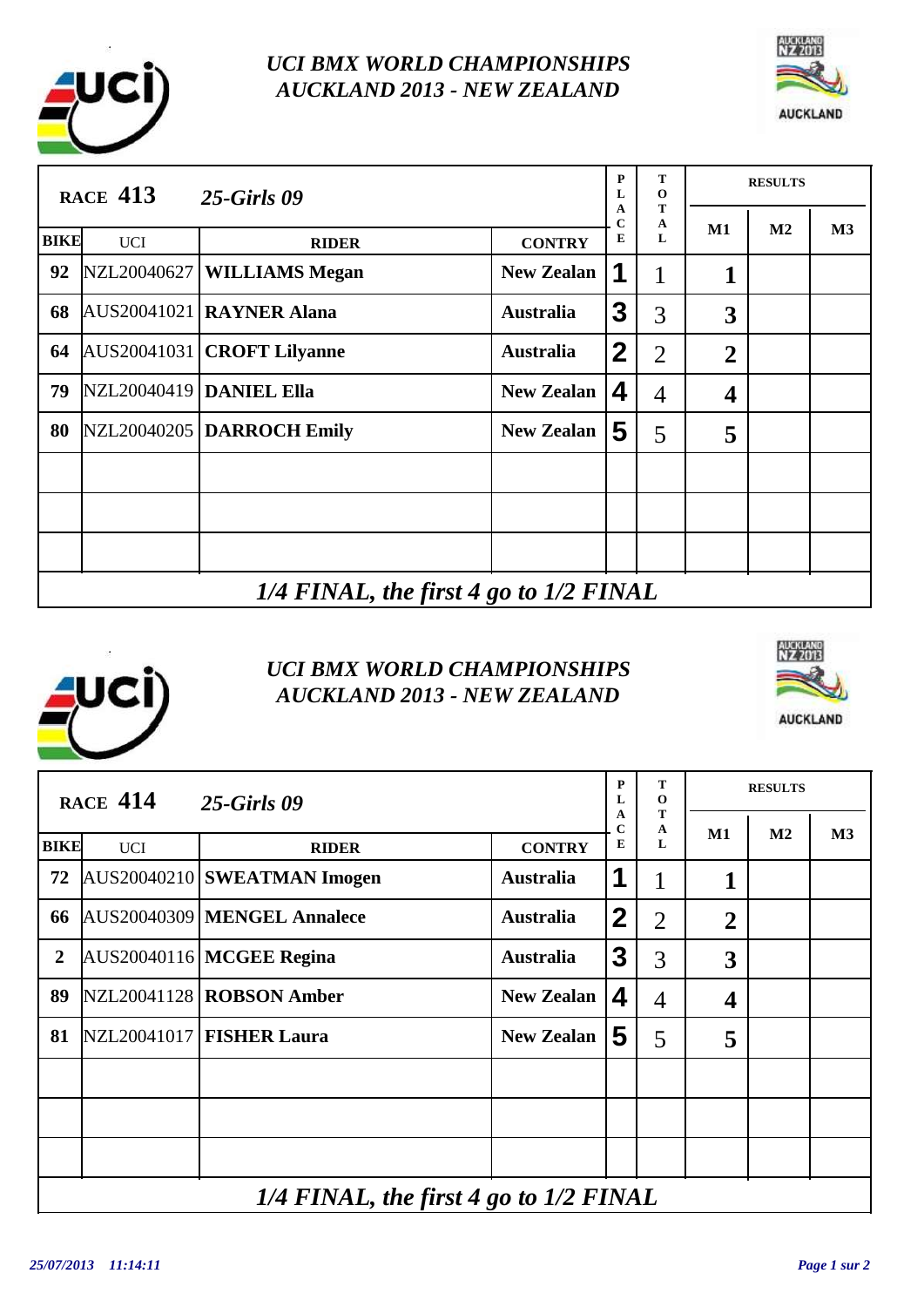



|             | <b>RACE 415</b>                            | <b>25-Girls 09</b>           |                   | P<br>L      | Т<br>$\mathbf 0$ |                  | <b>RESULTS</b> |    |  |
|-------------|--------------------------------------------|------------------------------|-------------------|-------------|------------------|------------------|----------------|----|--|
| <b>BIKE</b> | <b>UCI</b>                                 | <b>RIDER</b>                 | <b>CONTRY</b>     | А<br>C<br>E | T<br>A<br>L      | $\mathbf{M1}$    | $\mathbf{M2}$  | M3 |  |
| 67          | AUS20040309   PACE Taya                    |                              | <b>Australia</b>  | 2           | $\overline{2}$   | $\overline{2}$   |                |    |  |
| 84          |                                            | NZL20040510   HASTINGS Jenna | <b>New Zealan</b> | 1           |                  | 1                |                |    |  |
| 63          |                                            | AUS20040723 CHERRIE Alyssa   | <b>Australia</b>  | 3           | 3                | 3                |                |    |  |
| 87          |                                            | NZL20041001   PUGH Isabelle  | <b>New Zealan</b> | 4           | $\overline{4}$   | $\boldsymbol{4}$ |                |    |  |
| 88          |                                            | $NZL20040429$ REDDISH Amy    | <b>New Zealan</b> | 5           | 5                | 5                |                |    |  |
|             |                                            |                              |                   |             |                  |                  |                |    |  |
|             |                                            |                              |                   |             |                  |                  |                |    |  |
|             |                                            |                              |                   |             |                  |                  |                |    |  |
|             | $1/4$ FINAL, the first 4 go to $1/2$ FINAL |                              |                   |             |                  |                  |                |    |  |



|             | <b>RACE 416</b>                        | <b>25-Girls 09</b>                |                   | P<br>L                | T<br>$\mathbf 0$ |                | <b>RESULTS</b> |    |  |
|-------------|----------------------------------------|-----------------------------------|-------------------|-----------------------|------------------|----------------|----------------|----|--|
| <b>BIKE</b> | <b>UCI</b>                             | <b>RIDER</b>                      | <b>CONTRY</b>     | A<br>$\mathbf C$<br>E | T<br>A<br>L      | M1             | M <sub>2</sub> | M3 |  |
| 1           |                                        | $BEL20040214$ <b>POETS Kjelle</b> | <b>Belgium</b>    | 1                     | 1                | 1              |                |    |  |
| 74          |                                        | FRA20040407 BRINDJONC Lea         | <b>France</b>     | $\mathbf 2$           | $\overline{2}$   | $\overline{2}$ |                |    |  |
| 76          |                                        | <b>JPN20041022 SHOJI Momo</b>     | Japan             | 4                     | $\overline{4}$   | 4              |                |    |  |
| 93          |                                        | NZL20040519   WILSON Aimee        | <b>New Zealan</b> | 5                     | 5                | 5              |                |    |  |
| 70          |                                        | AUS20041210 RITTER Sarah          | <b>Australia</b>  | $\mathbf{3}$          | 3                | 3              |                |    |  |
|             |                                        |                                   |                   |                       |                  |                |                |    |  |
|             |                                        |                                   |                   |                       |                  |                |                |    |  |
|             |                                        |                                   |                   |                       |                  |                |                |    |  |
|             | 1/4 FINAL, the first 4 go to 1/2 FINAL |                                   |                   |                       |                  |                |                |    |  |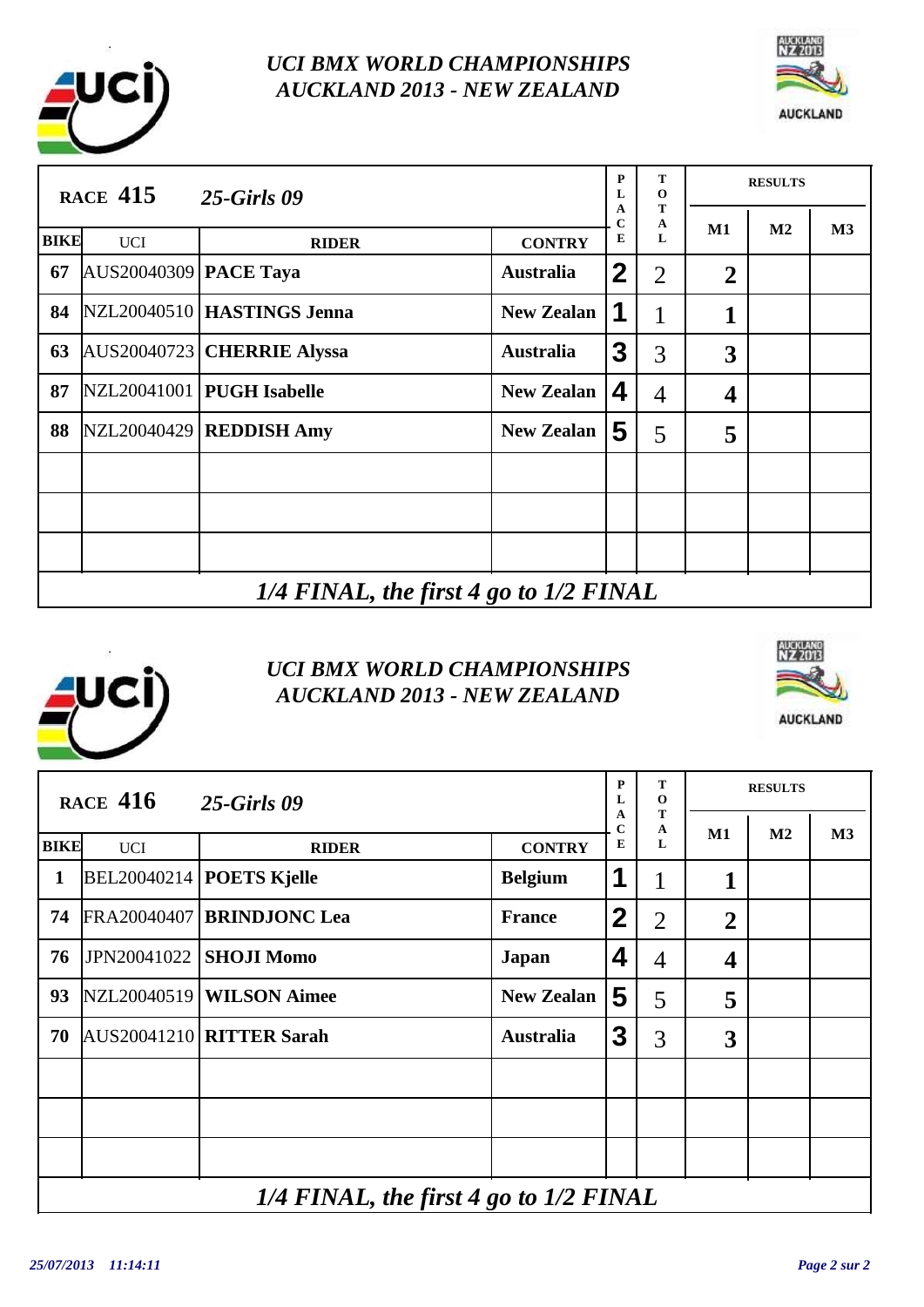



|             | RACE $30$                                 | <b>25-Girls 09</b>             |                     | P<br>L      | т<br>$\mathbf 0$ |                         | <b>RESULTS</b> |                 |  |  |
|-------------|-------------------------------------------|--------------------------------|---------------------|-------------|------------------|-------------------------|----------------|-----------------|--|--|
| <b>BIKE</b> | <b>UCI</b>                                | <b>RIDER</b>                   | <b>CONTRY</b>       | A<br>C<br>E | Т<br>A<br>L      | $M1$                    | M <sub>2</sub> | M3              |  |  |
| 63          |                                           | AUS20040723 CHERRIE Alyssa     | <b>Australia</b>    | 3           | 9                | 3                       | 3              | 3               |  |  |
| 79          |                                           | NZL20040419   DANIEL Ella      | <b>New Zealan</b>   | 4           | 13               | 5                       | 4              | 4               |  |  |
| 95          |                                           | USA20040106   BEYNON Stephanie | <b>United State</b> | 7           | 21               | 7                       | 7              | 7               |  |  |
| 75          | JPN20041219                               | <b>KADOI Mitsuki</b>           | Japan               | 8           | 21               | DNF<br>8                | 5              | <b>DNF</b><br>8 |  |  |
| 65          |                                           | AUS20040514 MEARS Dazhara      | <b>Australia</b>    | 5           | 15               | $\overline{\mathbf{4}}$ | 6              | 5               |  |  |
| 84          |                                           | NZL20040510   HASTINGS Jenna   | <b>New Zealan</b>   | $\mathbf 2$ | 5                | $\overline{2}$          | 1              | $\mathbf{2}$    |  |  |
| 92          |                                           | NZL20040627   WILLIAMS Megan   | <b>New Zealan</b>   | 1           | $\overline{4}$   | 1                       | $\overline{2}$ |                 |  |  |
| 71          |                                           | AUS20041021   ROBINSON Sophie  | <b>Australia</b>    | 6           | 20               | 6                       | 8              | 6               |  |  |
|             | QUALIFY MOTO, the first 4 go to 1/4 FINAL |                                |                     |             |                  |                         |                |                 |  |  |





|             | RACE 31                                   | <b>25-Girls 09</b>            |                   | P<br>L                  | т<br>$\mathbf 0$ |                | <b>RESULTS</b>          |                |  |
|-------------|-------------------------------------------|-------------------------------|-------------------|-------------------------|------------------|----------------|-------------------------|----------------|--|
| <b>BIKE</b> | <b>UCI</b>                                | <b>RIDER</b>                  | <b>CONTRY</b>     | A<br>$\mathbf C$<br>E   | Т<br>A<br>L      | M1             | M <sub>2</sub>          | M3             |  |
| 91          |                                           | NZL20040310   WALKER Samantha | <b>New Zealan</b> | 6                       | 18               | 7              | 6                       | 5              |  |
| 66          |                                           | AUS20040309 MENGEL Annalece   | <b>Australia</b>  | $\mathbf 2$             | $\overline{7}$   | 3              | $\overline{2}$          | $\overline{2}$ |  |
| 72          |                                           | AUS20040210 SWEATMAN Imogen   | <b>Australia</b>  | 1                       | 3                | 1              | 1                       | 1              |  |
| 85          | NZL20041101   HIRST Abby                  |                               | <b>New Zealan</b> | 5                       | 17               | 6              | 5                       | 6              |  |
| 80          |                                           | NZL20040205   DARROCH Emily   | <b>New Zealan</b> | $\overline{\mathbf{4}}$ | 12               | 4              | $\overline{\mathbf{4}}$ | 4              |  |
| 76          | JPN20041022                               | <b>SHOJI Momo</b>             | Japan             | 3                       | 8                | $\overline{2}$ | 3                       | 3              |  |
| 73          |                                           | AUS20040901 WALLACE Jessica   | <b>Australia</b>  | 7                       | 19               | 5              | 7                       | 7              |  |
|             |                                           |                               |                   |                         |                  |                |                         |                |  |
|             | QUALIFY MOTO, the first 4 go to 1/4 FINAL |                               |                   |                         |                  |                |                         |                |  |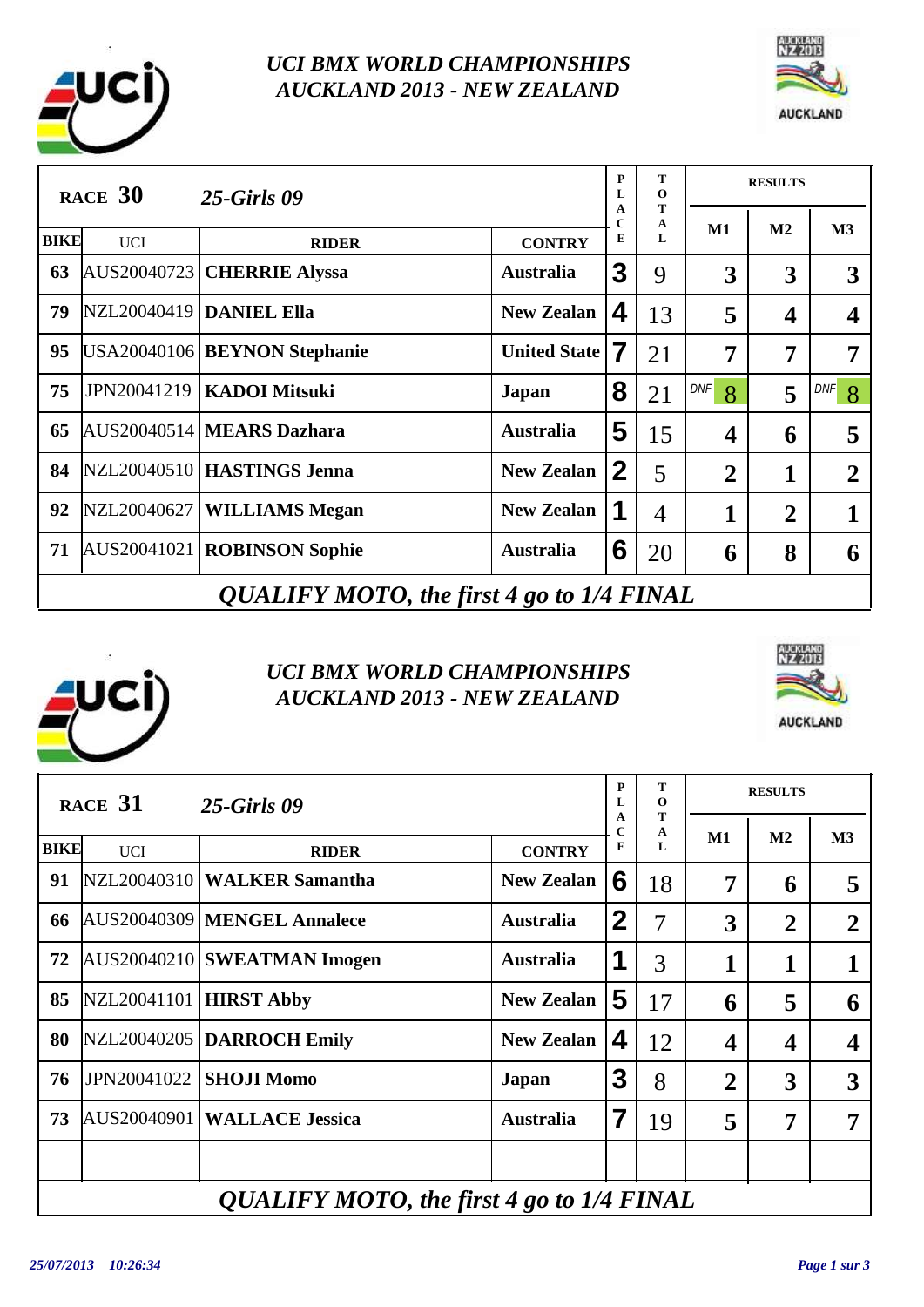



|             | RACE $32$                                 | <b>25-Girls 09</b>             |                   | P<br>L                | т<br>$\mathbf 0$ |                  | <b>RESULTS</b> |                  |  |
|-------------|-------------------------------------------|--------------------------------|-------------------|-----------------------|------------------|------------------|----------------|------------------|--|
| <b>BIKE</b> | <b>UCI</b>                                | <b>RIDER</b>                   | <b>CONTRY</b>     | A<br>$\mathbf C$<br>E | T<br>A<br>L      | M1               | M <sub>2</sub> | M3               |  |
| 82          |                                           | NZL20040301 GULLIFORD Cate     | <b>New Zealan</b> | 7                     | 18               | $\boldsymbol{4}$ | 7              |                  |  |
| 68          |                                           | AUS20041021   RAYNER Alana     | <b>Australia</b>  | 2                     | 11               | 7                | $\overline{2}$ | $\boldsymbol{2}$ |  |
| 67          | AUS20040309   PACE Taya                   |                                | <b>Australia</b>  | 1                     | 3                | 1                | 1              |                  |  |
| 62          |                                           | AUS20040908   BARTOLO Isabelle | <b>Australia</b>  | 6                     | 14               | 3                | 6              | 5                |  |
| 81          |                                           | NZL20041017   FISHER Laura     | <b>New Zealan</b> | 4                     | 13               | 6                | 3              | 4                |  |
| 86          |                                           | NZL20040507   MACREADY Lucy    | <b>New Zealan</b> | 5                     | 13               | $\overline{2}$   | 5              | 6                |  |
| 93          |                                           | NZL20040519   WILSON Aimee     | <b>New Zealan</b> | 3                     | 12               | 5                | 4              | 3                |  |
|             |                                           |                                |                   |                       |                  |                  |                |                  |  |
|             | QUALIFY MOTO, the first 4 go to 1/4 FINAL |                                |                   |                       |                  |                  |                |                  |  |

# *QUALIFY MOTO, the first 4 go to 1/4 FINAL*





|             | RACE 33                                   | <b>25-Girls 09</b>                |                   | P<br>L                | т<br>$\mathbf 0$ |                | <b>RESULTS</b> |                |  |
|-------------|-------------------------------------------|-----------------------------------|-------------------|-----------------------|------------------|----------------|----------------|----------------|--|
| <b>BIKE</b> | <b>UCI</b>                                | <b>RIDER</b>                      | <b>CONTRY</b>     | A<br>$\mathbf C$<br>E | T<br>A<br>L      | M1             | M <sub>2</sub> | M3             |  |
| 1           |                                           | $BEL20040214$ <b>POETS Kjelle</b> | <b>Belgium</b>    | 1                     | 3                | 1              | 1              |                |  |
| 88          |                                           | NZL20040429   REDDISH Amy         | <b>New Zealan</b> | 4                     | 11               | 3              | 4              | 4              |  |
| 64          |                                           | AUS20041031   CROFT Lilyanne      | <b>Australia</b>  | $\mathbf 2$           | 6                | $\overline{2}$ | $\overline{2}$ | $\overline{2}$ |  |
| 78          |                                           | NZL20040228   CORBETT Brook       | <b>New Zealan</b> | 7                     | 20               | 6              | 7              | 7              |  |
| 77          |                                           | NZL20040922   ANDERSON Julia      | <b>New Zealan</b> | 6                     | 19               | 7              | 6              | 6              |  |
| 69          |                                           | AUS20041004 RENDELL Poppy         | <b>Australia</b>  | 5                     | 15               | 5              | 5              | 5              |  |
| 87          |                                           | NZL20041001   PUGH Isabelle       | <b>New Zealan</b> | 3                     | 10               | 4              | 3              | 3              |  |
|             |                                           |                                   |                   |                       |                  |                |                |                |  |
|             | QUALIFY MOTO, the first 4 go to 1/4 FINAL |                                   |                   |                       |                  |                |                |                |  |